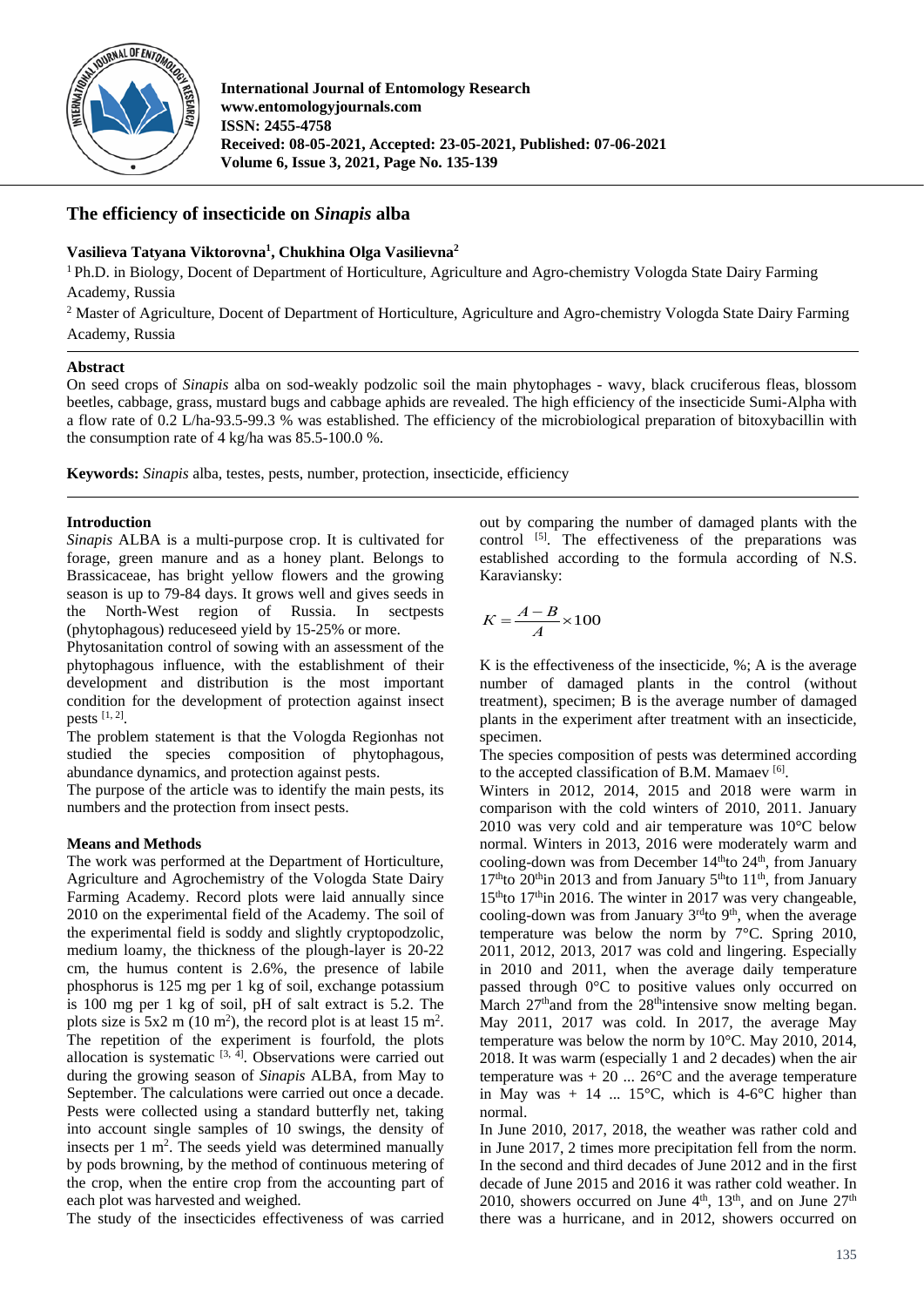June 27th, 28th. In July 2010, 2011, 2012, 2013, 2014, 2018 prevailed the warm weather, compared with 2016, 2017. Especially in July 2010, 2011, 2018 the temperature was + 30 ... 32°C, the weather was very hot, with a deficit of precipitation throughout the month. Autumns in 2010, 2012, 2013, 2018 were rather warm and dry weather prevailed, especially in the first ten days of August 2012 there was the warm weather and the air temperature was  $+ 26$  ... 30 $^{\circ}$ C. In 2010, 2011, 2013 autumn was characterized by cold weather, in September 2010 the average temperature was below the norm by 3°C. The first snow fell in 2010 - October  $13<sup>th</sup>$ , in 2011 - October  $15<sup>th</sup>$ , in 2012 - October  $10<sup>th</sup>$ , 2013 - September 29th, 2014 - October 1st, 2015 - October  $5<sup>th</sup>$ , 2016 - October 14<sup>th</sup> and in 2017 - October 19<sup>th</sup>, 2018 -October 14<sup>th</sup>.

In general, beetles, bugs, lepidopteran caterpillars rather intensively fed on *Sinapis* ALBA in 2010, 2011, 2013, 2014, 2018, due to the warm and dry summers and periods of rather hot weather, compared to the cold and damp summers of 2012, 2015, 2017, when the beetles had reduced nutrition and the percentage decreased damaged plants.

The largest number of fleas was recorded, especially in 2013 and 2016, when the weather was rather hot and the fleas caused significant damage to the culture. In 2015, at moderate temperatures and high humidity, aphids multiplied at a high speed, in contrast to 2010 and 2013, when at high summer temperatures and at low humidity, aphids multiplied significantly and summer depression started. Cold weather in the summer of 2011, 2017 restrained the reproduction of aphids. Aphid colonies formed at the end of June, and during the formation of young pods the number of aphids reached the same maximum. Thus, adverse climatic conditions, such as spring cooling, heavy rains, lower temperatures in the summer influenced the number of beetles, bugs, aphids and caterpillars of butterflies.

#### **Results**

While examining the seeds of *Sinapis* ALBA on the experimental field of the Vologda State Dairy Farming Academy in 2010-2017, a complex of pests damaging this culture was revealed (Table 1).

During the entire study period, cruciferous fleas prevailed in the crops  $[7, 8, 9, 10]$ .

**Table 1:** Species composition of pests on seed crops of *Sinapis* alba (Experimental field of the Vologda State Dairy Farming Academy, 2010-2017)

| <b>Specific name</b>                                       |                          | Averagenumberofpests, sp./m <sup>2</sup> |                          |                          |                |                          |                          |                                         |                             |  |  |  |
|------------------------------------------------------------|--------------------------|------------------------------------------|--------------------------|--------------------------|----------------|--------------------------|--------------------------|-----------------------------------------|-----------------------------|--|--|--|
|                                                            |                          |                                          |                          |                          |                |                          |                          | 2010 2011 2012 2013 2014 2015 2016 2017 | <b>Onaveragefor 8 years</b> |  |  |  |
| Wavy cruciferous flea beetle (Phyllotretaundulate Kutsch.) | 45,0                     | 20,0                                     | 47,0                     | 49,0                     |                |                          | $47,0$ 47,0 48,0         | 20,0                                    | 40,4                        |  |  |  |
| Turnip flea beetle (Phyllotretaatra F.)                    | 21,0                     | 10,0                                     | 26,0                     | 28,6                     | 23,9           | 24,0                     | 23,9                     | 15,0                                    | 21,6                        |  |  |  |
| Blossom beetle (Meligethesaeneus F.)                       | 14.0                     | 12,0                                     | 15,0                     | 17,4                     | 16,8           | 16,8                     | 18,0                     | 10,0                                    | 15,0                        |  |  |  |
| Cabbage bug (Eurydemaventralis Kol.)                       | 12,0                     | 10,0                                     | 14,0                     | 14,8                     | 14,0           | 14,0                     | 16,0                     | 9,0                                     | 13,0                        |  |  |  |
| Grass bug (Lygus rugulipennis Popp.)                       | 10,0                     | 6,5                                      | 13,0                     | 14,0                     | 13,2           | 13,2                     | 15,0                     | 5,0                                     | 11,2                        |  |  |  |
| Mustard bug (Eurydemaornata L.)                            | 8,0                      | $\overline{5,5}$                         | 9,0                      | 10,2                     | 9,6            | 9,6                      | 9,6                      | 5,0                                     | 8,3                         |  |  |  |
| Cabbage aphid (Brevicorynebrassi-cae L.)                   | 8,0                      | 5,5                                      | 9,0                      | 8,6                      | 8,6            | 8,6                      | 9,0                      | $\overline{4,0}$                        | 7,7                         |  |  |  |
| Cabbage butterfly (Pieris brassicae L.)                    | 2,5                      | 2,0                                      | 2,6                      | 2,8                      | 2,8            | 2,8                      | 2,8                      | 1,5                                     | 2,5                         |  |  |  |
| Pentatomid rape bug (Eurydomaoleracea L.)                  | $\overline{\phantom{a}}$ | $\blacksquare$                           | 1,5                      | 2,5                      | 2,5            | 2,5                      | 2,0                      | 1,0                                     | 1,5                         |  |  |  |
| Diamondback moth (Plutellamaculipe-nnis Curt.)             | 1,5                      | 1,0                                      | 1,6                      | 1,6                      | 1,6            | 1,6                      | 2,0                      | 0,8                                     | 1,5                         |  |  |  |
| Click beetle (Agrioteslineatus L.)                         | 1.4                      | 1,0                                      | 1,4                      | 1,4                      | 1,4            | 1,4                      | 1.4                      | 0,5                                     | 1,2                         |  |  |  |
| Black beetle (Athousniger L.)                              | 1.0                      | 0.5                                      | 0,5                      | 0,5                      | 2,2            | 2,2                      | 2,2                      | 0,5                                     | 1,2                         |  |  |  |
| Tarnished plant bug (Lygus pratensis L.)                   | 1.0                      | 1,0                                      | 1,2                      | 1,4                      | 1,4            | 1,4                      | 1,4                      |                                         | 1,1                         |  |  |  |
| Cabbage seed weevil (Ceutorhynchusassimilis Payk.)         | 1.0                      | 1.0                                      | 0,5                      | 1,1                      | 0.9            | 0.9                      | 0.9                      | 0,3                                     | 0,8                         |  |  |  |
| Miridae (Notostiraerratica L.)                             | 0.5                      | 0,3                                      | 0,4                      | 0.4                      | 0,4            | 0,4                      | 0.4                      | 0,2                                     | 0.3                         |  |  |  |
| White bug (Corizushyoscyami L.)                            | 0.4                      | 0,2                                      | 0,4                      | 0,4                      | 0,4            | 0,4                      | 0,4                      | $\overline{\phantom{a}}$                | 0,3                         |  |  |  |
| Green shield bug (Palomenaprasina L.)                      | 0.3                      | 0.2                                      | 0.4                      | 0.4                      | 0.4            | 0.4                      | 0.4                      | $\overline{a}$                          | 0,3                         |  |  |  |
| Carpocorispurpurei-pennis L.                               | 0.3                      | 0,2                                      | 0,4                      | 0,4                      | 0,4            | 0,4                      | 0,4                      | ÷                                       | 0,3                         |  |  |  |
| Small cabbage white (Pierisrapae L.)                       | 0,3                      | 0,2                                      | 0,2                      | $\overline{\phantom{a}}$ | 0,2            | 0,3                      | 0,2                      | $\overline{a}$                          | 0,2                         |  |  |  |
| Cabbage looper (Mamestrabrassicae L.)                      | $\overline{\phantom{a}}$ | $\Box$                                   | 0,2                      | $\overline{\phantom{a}}$ | 0,2            | 0,2                      | 0,2                      | $\overline{a}$                          | 0,1                         |  |  |  |
| Turnip sawfly (Athaliacolibri Christ.)                     | $\overline{\phantom{a}}$ | $\equiv$                                 | 0,3                      | $\overline{\phantom{a}}$ | $\overline{a}$ | 0.3                      | $\overline{a}$           | $\overline{a}$                          | 0,1                         |  |  |  |
| Blue cruciferous flea (Phyllotretacruciferae Cz.)          | 0,2                      | 0,2                                      | $\overline{a}$           |                          | $\overline{a}$ |                          | 0,2                      | $\overline{a}$                          | 0,1                         |  |  |  |
| Crested nutcracker (Ctenicerapectinicoris L.)              | 0.2                      | 0,2                                      | $\blacksquare$           | 0,2                      | $\overline{a}$ | $\overline{\phantom{a}}$ | $\overline{a}$           | $\overline{a}$                          | 0,1                         |  |  |  |
| Red soldier bug (Pyr-rhocorisapterus L.).                  |                          | 0,2                                      | $\overline{\phantom{a}}$ | $\overline{a}$           | 0,2            | $\overline{a}$           | $\overline{a}$           | 0,2                                     | 0,1                         |  |  |  |
| Elaterid beetle (Selatosomusaeneus L.)                     | 0.2                      | 0,2                                      | 0,2                      | $\overline{\phantom{a}}$ | $\overline{a}$ | $\overline{\phantom{a}}$ | $\overline{\phantom{a}}$ | $\overline{a}$                          | 0,1                         |  |  |  |
| Dark nutcracker (Agriotesobscurus L.)                      | 0,2                      | 0.2                                      | $\overline{\phantom{a}}$ | $\overline{\phantom{a}}$ | $\overline{a}$ | $\bar{a}$                | $\overline{\phantom{a}}$ | $\overline{a}$                          | 0.05                        |  |  |  |
| Bronze flea (Psylliodes cupreaKoch.)                       | $\overline{\phantom{a}}$ | $\overline{\phantom{a}}$                 | 0,2                      | $\overline{\phantom{a}}$ | 0,2            | $\overline{a}$           | $\overline{a}$           | $\overline{a}$                          | 0.05                        |  |  |  |
| Buckthorn aphid (AphisnasturtiiKalt.)                      | $\overline{\phantom{a}}$ | $\overline{a}$                           | 0,2                      | $\overline{a}$           |                |                          | 0,2                      |                                         | 0.05                        |  |  |  |

According to the results of our research, the largest abundance of *Sinapis* ALBAseeds was: wavy cruciferous flea (Phyllotreta undulate Kutsch.) On average - 40.4 specimens per  $m^2$  (sp./m<sup>2</sup>), black cruciferous flea (Phyllotretaatra F.) - 21.6 sp./m2 , Blossom beetle (Meligethesaeneus F.) - 15.0 sp./m<sup>2</sup>, cabbage bug (EurydemaventralisKol.) - 13.0 sp./m<sup>2</sup>, grass bug (Lygus rugulipennis Popp.) - 11.2 sp./m<sup>2</sup>, mustard bug - 8.3 sp./m<sup>2</sup>, cabbage aphid (*Brevicorynebrassicae* L.) - 7.7 sp./m2 ,

cabbage butterly (*Pieris brassicae* L.) - 2.5 sp./m2 . Populations from 0.3 to 1.5 sp./m2 had: Pentatomid rape bug (Eurydoma oleracea L.), diamondback moth (Plutellamaculipennis Curt.), Click beetle (*Agrioteslineatus* L.) and Black beetle (Athousniger L.), Tarnished plant bugs (*Lygus pratensis* L.), Ceutorhynchusquadridens Pz., Miridae (*Notostiraerratica* L.), whitebug (*Corizushyoscyami* L.), green shield bug (*Palomenaprasina* L.) and *Carpocpurpureipennis* L. Species with a population of less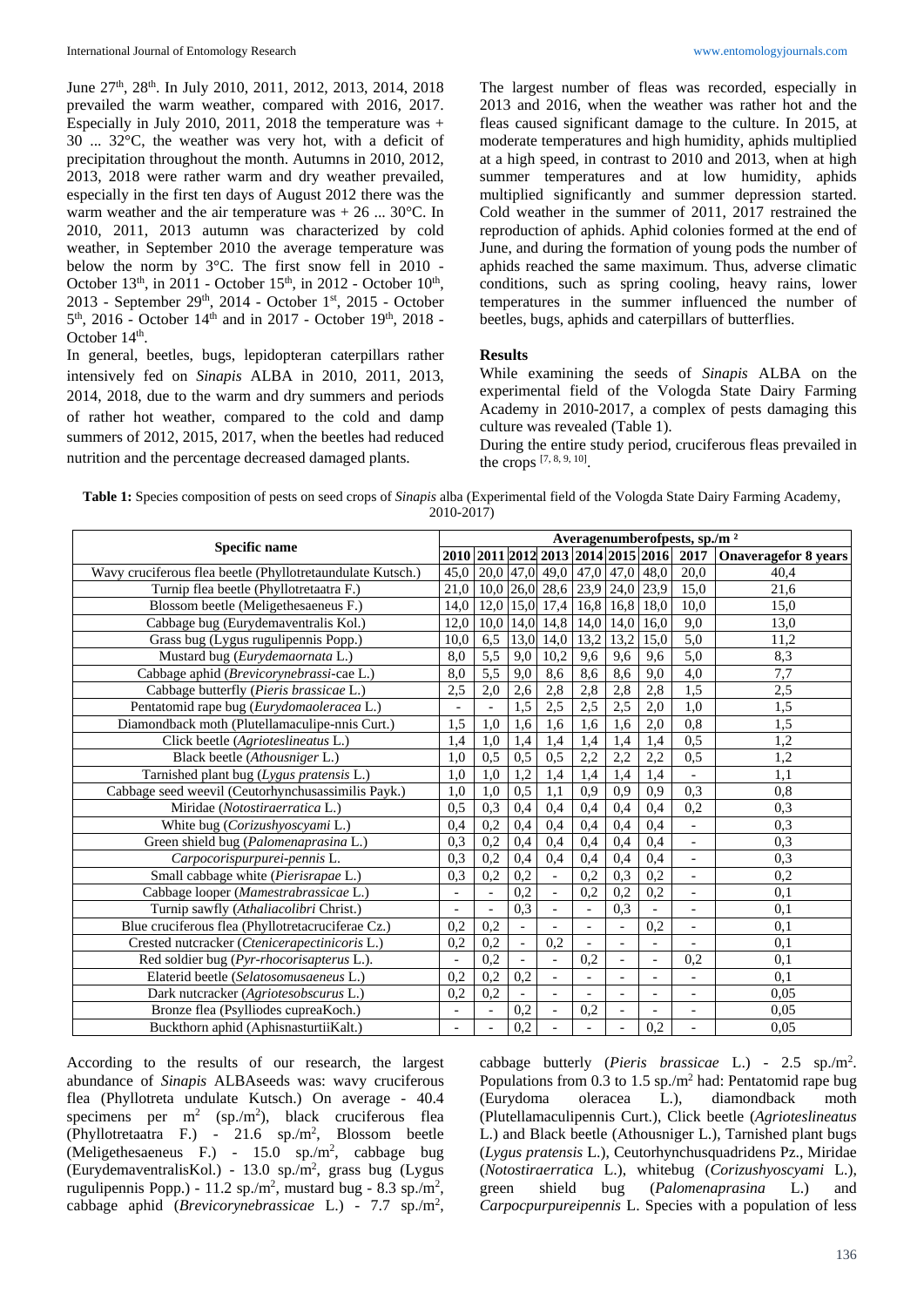than 0.3 sp./m2 were recorded: Small cabbage white (*Pieris rapae* L.), Cabbage looper (*Mamestra brassicae* L.), Turnip sawfly (Athaliacolibri Christ.), Blue cruciferous flea (Phyllotretacruciferae Cz.), Crested nutcracker (*Ctenicera pectinicoris* L.), Red soldier bug (*Pyrrhocoris apterus* L.), Elaterid beetle (*Selatosomus aeneus* L.), Dark nutcracker (*Agriotes obscurus* L.), Bronze flea (Psylliodessuprea Koch.), Buckthorn aphid (Apisnasturtii Kalt.)

The largest number of wavy cruciferous and black cruciferous fleas, mustard bugs was in 2013 and amounted to 49 sp./m<sup>2</sup> and 28.6 sp./m<sup>2</sup>, 10.2 sp./m<sup>2</sup>. Rapeseed beetle, cabbage bug, grass bug in 2016 with a population of 18.0 sp./m<sup>2</sup>, 16 sp./m<sup>2</sup>, 15 sp./m<sup>2</sup>. Tarnished plant bugs, *Corizushyoscyami*, green shield bug and Carpocorispurpureipennis were not found in 2017.

In 2018, the average abundance of the main pests was: wavy cruciferous flea -  $28.5$  sp./m<sup>2</sup>, black cruciferous flea -  $18.2$  sp./m<sup>2</sup>, bronzed blossom beetle -  $15.5$  sp./m<sup>2</sup>, cabbage bug -1.5 sp./m<sup>2</sup>, grass bug - 5.5 sp./m<sup>2</sup>, eurydemafestiva- 6.8 sp./m<sup>2</sup>, cabbage aphid - 5.4 sp./m<sup>2 [11]</sup>.

The largest percentage of leaf surface damage was 18-24% and 25-32% in the second decade of June and in the first decade of August, respectively [12, 13].

When using chemical insecticides, regulatory preparations that are approved for use on the territory of the Russian Federation must be used. The applied insecticides should have the following advantages: act quickly on pests, be effective, have a long period of protective effect.

In order to protect the seed crops of *Sinapis* ALBA from pests, it was sprayed during the leaf forming phase with Sumi-alpha with consumption rates of 0.1, 0, 2 and 0.3 L/ha (Table 2, Fig. 1). Crop processing was carried out in the morning.

**Table 2:** The effectiveness of Sumi-Alpha on *Sinapis* ALBA (Experimental field of Vologda State Dairy Farming Academy)

|                          | Pest reduction compared to control, % |                    |      |      |             |      |       |      |      |  |
|--------------------------|---------------------------------------|--------------------|------|------|-------------|------|-------|------|------|--|
| <b>Experiment option</b> |                                       | <b>Flea-beetle</b> |      |      | <b>Bugs</b> |      | Aphis |      |      |  |
|                          |                                       |                    | 25   |      |             | 25   |       |      | 25   |  |
| Sumi-Alpha, 0.1 L/ha     | 55.5                                  | 70.5               | 87.5 | 65.0 | 75.5        | 89.5 | 68.0  | 80.0 | 89,5 |  |
| Sumi-Alpha, 0.15L/ha     | 65.0                                  | 72.0               | 88.0 | 73.5 | 89.5        | 90.5 | 82.0  | 90.0 | 90,5 |  |
| Sumi-Alpha, 0,2 L/ha     | 77                                    | 90.5               | 93.5 | 79,5 | 93.5        | 98,5 | 79.0  | 94.0 | 99,3 |  |



**Fig 1:** Efficiency of Sumi-Alpha on *Sinapis* ALBA crops (Experimental field of Vologda State Dairy Farming Academy)

Sumi-Alpha insecticide showed a rather high efficiency against insect pests with a consumption rate of 0.2 L/ha. On the 15<sup>th</sup> day after treatment, the number of flea-beetles decreased by 90.5%, bugs - 93.5% and aphids - 94.0%. On the 25<sup>th</sup> day after treatment, the efficacy against flea-beetles, bugs and aphids was 93.5%, 98.5% and 99.3%.

On the seed-plots of *Sinapis* ALBA in the beginning of

flowering, spraying with the preparation Karate Zeon, MS (microencapsulated suspension) was carried out with a flow rate of 0.05 and 0.1 L/ha. Karate Zeon, the MS and the active substance - lambda-cyhalothrin, which quickly penetrates the insect cuticle and acts on the nervous system and after a few minutes the food activity of the pests ceases and it dies (Table 3, Fig. 2).

**Table 3:** Effectiveness of the Karate-Zeon on *Sinapis* ALBA (Experimental field of Vologda State Dairy Farming Academy)

|                          | Pest reduction compared to control. % |                        |      |      |                          |              |      |      |      |  |  |
|--------------------------|---------------------------------------|------------------------|------|------|--------------------------|--------------|------|------|------|--|--|
| <b>Experiment option</b> |                                       | <b>Blossom beetles</b> |      |      | <b>White butterflies</b> | <b>Moths</b> |      |      |      |  |  |
|                          |                                       | 15                     | 25   |      | 15                       | 25           |      | 15   | 25   |  |  |
| Karate-Zeon, 0,05 L/ha   | 50.5                                  | 71.0                   | 88.5 | 65.0 | 75.0                     | 90.5         | 70.0 | 85.0 | 90.5 |  |  |
| Karate-Zeon, 0,1L/ha     | 67.0                                  | 75.0                   | 93.5 | 75.5 | 88.5                     | 90.5         | 83.0 | 91.0 | 92.1 |  |  |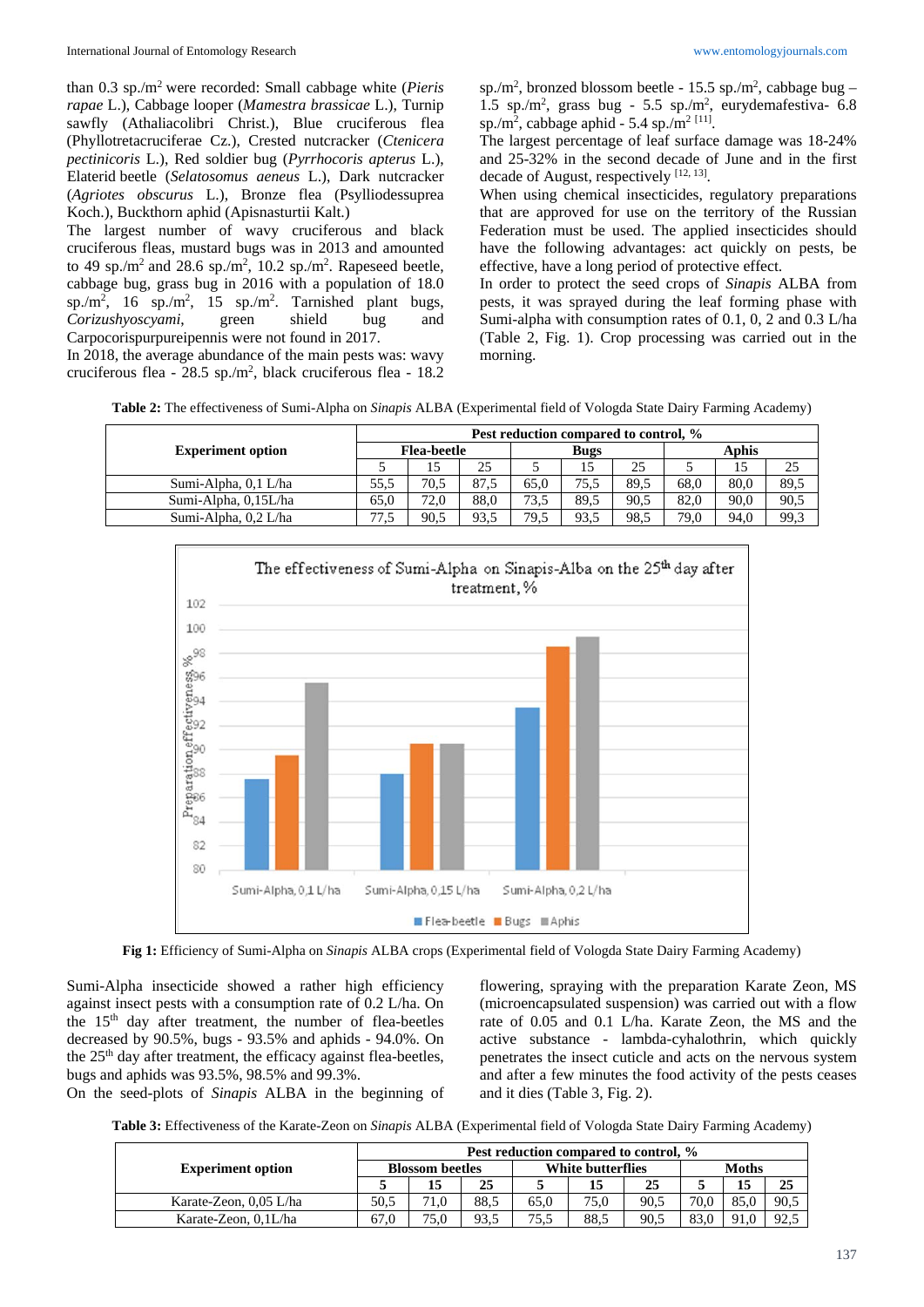

**Fig 2:** The effectiveness of Karate-Zeon on *Sinapis* ALBA crops (Experimental field of Vologda State Dairy Farming Academy)

The preparation Karate-Zeon (0.1 L/ha) showed efficacy on the 25th day after treatment against Blossom beetles - 93.5%, White butterflies - 90.5% and Moths - 92.5%.

On crops in the phase of the beginning of flowering, spraying with Fastak preparation with a flow rate of 0.1 L/ha was carried out (Fig. 3).



**Fig 3:** The effectiveness of Fastak on *Sinapis* ALBA crops (Experimental field of Vologda State Dairy Farming Academy)

Fastak (0.1 L/ha) showed efficacy on the  $5<sup>th</sup>$  day after treatment against cruciferous fleas - 63.5%, blossom weevils-  $65.5\%$  and bugs -  $68.5\%$ , and on the  $25<sup>th</sup>$  day after processing efficiency was against cruciferous fleas, blossom weevils and bugs - 84.5%, 86.5%, 90.5%, respectively.

In 2017-2018 we also studied the effect of Armin insecticide with consumption rates of 0.1 and 0.15 l / ha on pests of *Sinapis* ALBA. Armin is a drug of contact and intestinal action, its active substance is alpha-cypermethrin. The insecticide Armin, EC (emulsion concentrate) showed a fairly high efficiency against pests at a rate of 0.1 L/ha. On the 15th day after treatment, the number of fleas decreased by 73.5%, bugs - 89.5% and aphids - 92.0% [14, 15].

### **Conclusion**

The main phytophages on *Sinapis* ALBA seeds were wavy cruciferous flea, black cruciferous flea, blossom beetle, cabbage bug, with more than  $13$  specimens per  $1m^2$ . The most effective was an insecticide.

Sumi-alpha with a consumption rate of 0.2 L/ha. The effectiveness of the microbiological preparation Bitoxibacillin (4 kg/ha) was 85.5-100.0%.

#### **References**

- 1. Vasilieva TV. Biological phytosanitary monitoring / TV, Vasilieva MV, Sokolov / Materials of the IX International Conf. Tome no.29. Ecology.- Sofia.- Bulgaria, 2013, 42-43.
- 2. Vasilieva TV. Prospects for the development of phytosanitary monitoring in forage crops / T.V. Vasilieva / Collection of articles of the international scientific and practical conf. "Trends and prospects for the development of science of the XXI century." - MCII Omega Saints, 2016, 81-82.
- 3. Dospekhov BA. The method of field experience (with the basics of statistical processing of the results of the study) / B.A. Dospekhov. - M.: Alliance, 2011, 352.
- 4. Vasilieva, T.V. Insect pests on the seed crops of *Sinapis*